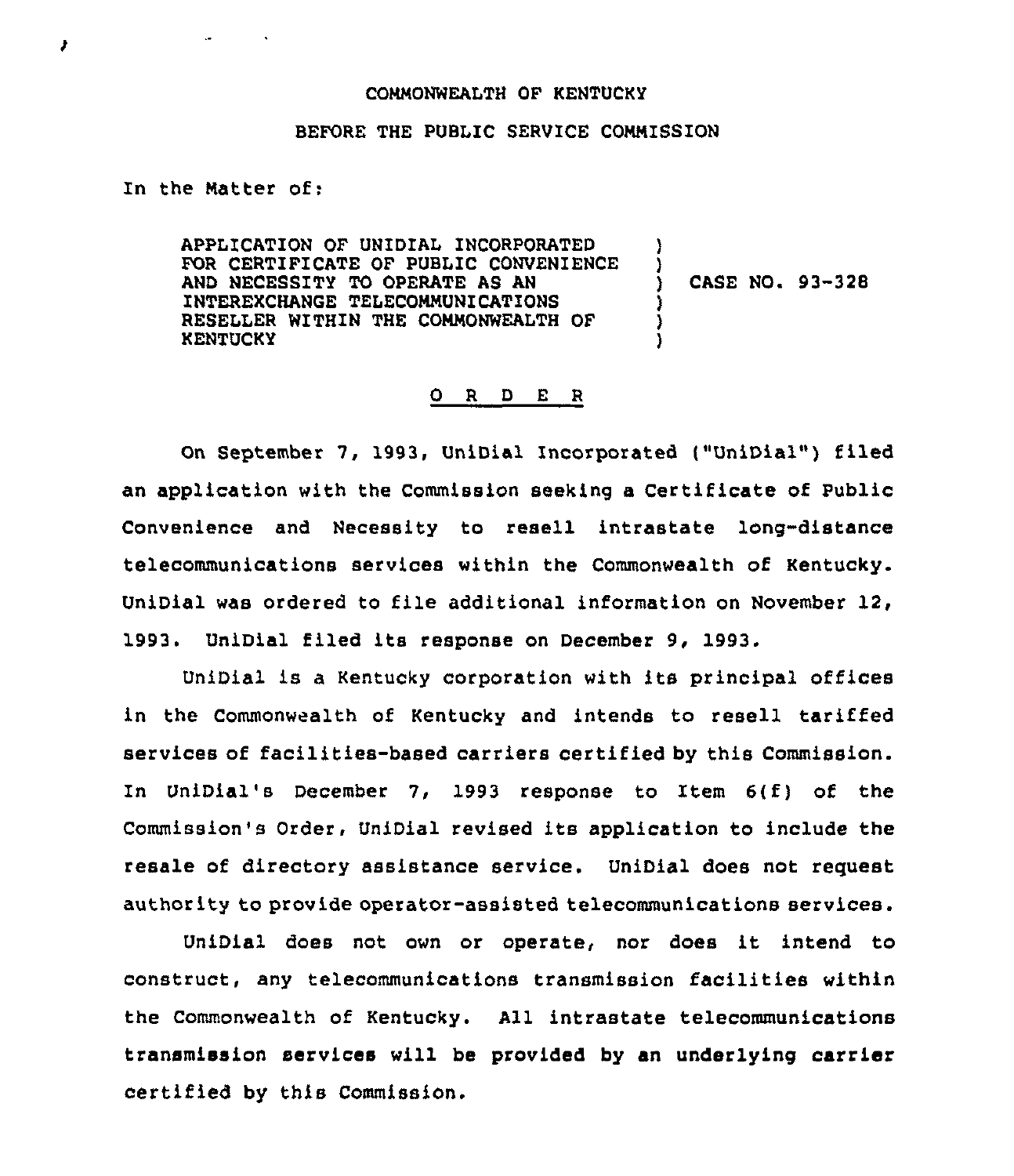UniDial filed its proposed tariff on September 7. 1993. In response to the Commission's request for additional information, UniDial filed revised tariff sheets on December 9, 1993.

 $\epsilon$ 

The application provided by UniDial demonstrates its financial, managerial, and technical capability to provide utility service. The Commission finds that UniDial should be authorized to resell intrastate long-distance telecommunications services including directory assistance, within the Commonwealth of Kentucky. The Commission further finds that the rates proposed by UniDial should be approved as the fair, just, and reasonable rates to be charged.

The Commission, having considered the evidence of record and being otherwise sufficiently advised, HEREBY ORDERS that:

l. UniDial be and it hereby is granted authority to resell intrastate long-distance telecommunications services, including directory assistance, within the Commonwealth of Kentucky on and after the date of this Order.

2. UniDial's authority to provide service is strictly limited to those services described in this Order and UniDial's application.

3. IntraLATA services shall be provided in accordance with the restrictions and conditions of service contained in Administrative Case No. 323.<sup>1</sup>

 $\mathbf{1}$ Administrative Case No. 323, An Inquiry Into IntraLATA Toll Competition, An Appropriate Compensation Scheme for Completion<br>of IntraLATA Calls by Interexchange Carriers, and WATS Jurisdictionality, Phase I, Order Dated May 6, 1991.